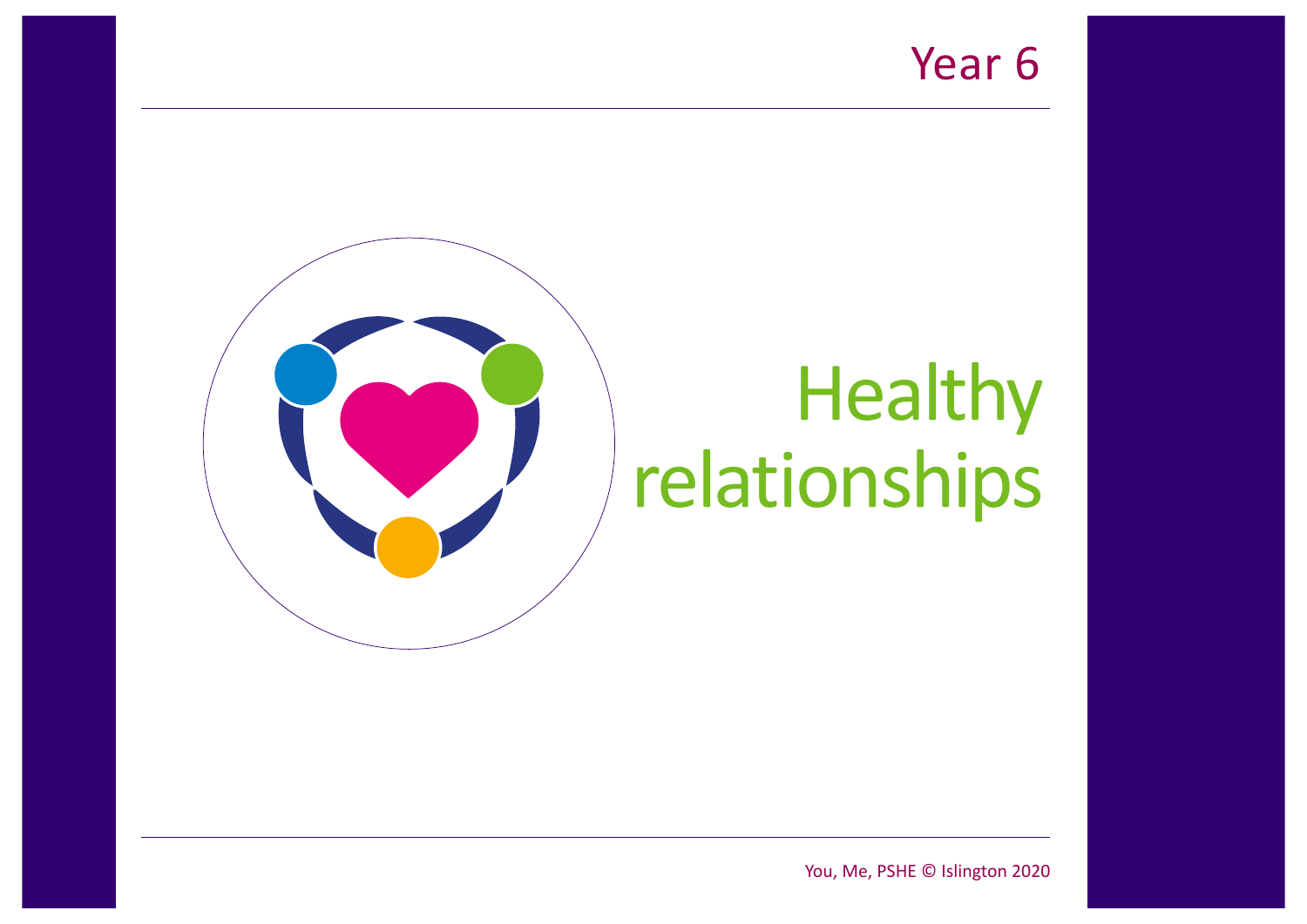line with your school's relationships and sex education policy. The highlighted learning intentions are sex education: parents and<br>carers can choose to withdraw their children from these elements of the curriculum. Remember: these lessons include statutory relationships and health education and sex education. Teaching of this should be in carers can choose to withdraw their children from these elements of the curriculum. line with your school's relationships and sex education policy. The **Remember:** these lessons include statutory relationships and health education and sex education. Teaching of this should be in **Relationships and health Healthy relationships highlighted learning intentionseducation** are sex education: parents and X education: parents and

**Year 6 - Relationships and health education Relationships and health**

**education**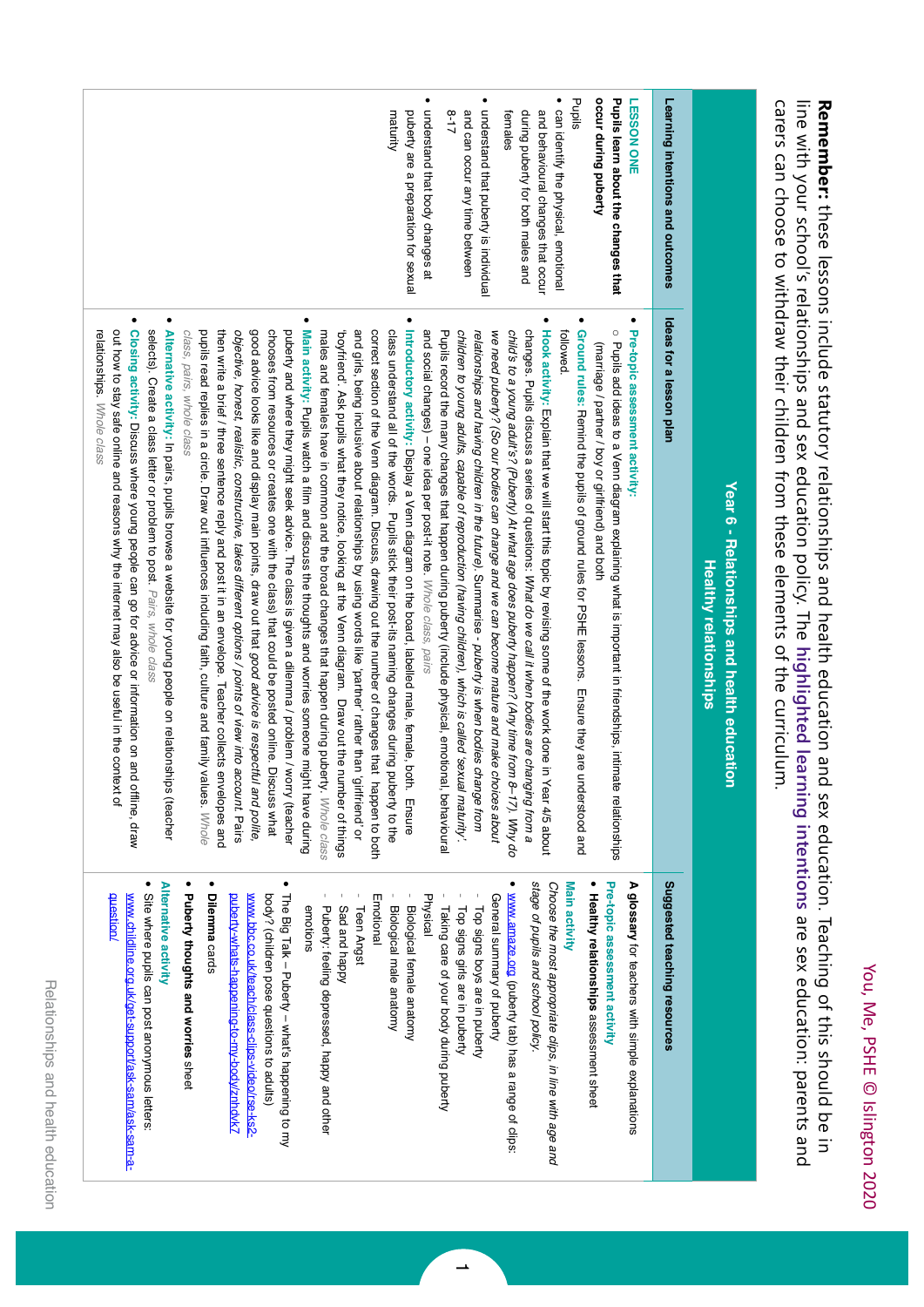| Ξ                                                        |
|----------------------------------------------------------|
| ۹                                                        |
| $\frac{c}{r}$<br>ŗ<br>֧֞֝֜֜֜֜֜֜֜֜֜֜֜֜֜֜֜֜֜֜ <del>֟</del> |
| ര                                                        |
| n<br>ī                                                   |
| パクト                                                      |

| ٠<br>٠<br>• understand how our attitudes and<br>stereotyping and sexuality and<br>attitudes and values around gender<br>Pupils<br>consider their origin and impact<br>Pupils learn to consider different<br>LESSON TWO<br>understand how media messages<br>can recognise and challenge gender<br>of opportunity and affect behaviour<br>affect attitudes, can cause inequality<br>sereotypes<br>values about gender and sexuality<br>religion and culture<br>may be affected by factors such as                                                                                                                                                                                                                                                                                                                                                                                                                                                                                                                                                                                                                                                                                                                                                                                                                                                                                                                                                                                                                                                                                                                                                                                                                                                                                                                                                                                                                                                                                                                                                                                                                                                                                                                                                                                                                                                                         | Learning intentions and outcomes |                                                                             |
|-------------------------------------------------------------------------------------------------------------------------------------------------------------------------------------------------------------------------------------------------------------------------------------------------------------------------------------------------------------------------------------------------------------------------------------------------------------------------------------------------------------------------------------------------------------------------------------------------------------------------------------------------------------------------------------------------------------------------------------------------------------------------------------------------------------------------------------------------------------------------------------------------------------------------------------------------------------------------------------------------------------------------------------------------------------------------------------------------------------------------------------------------------------------------------------------------------------------------------------------------------------------------------------------------------------------------------------------------------------------------------------------------------------------------------------------------------------------------------------------------------------------------------------------------------------------------------------------------------------------------------------------------------------------------------------------------------------------------------------------------------------------------------------------------------------------------------------------------------------------------------------------------------------------------------------------------------------------------------------------------------------------------------------------------------------------------------------------------------------------------------------------------------------------------------------------------------------------------------------------------------------------------------------------------------------------------------------------------------------------------|----------------------------------|-----------------------------------------------------------------------------|
| ٠<br>● Ground rules: Remind the pupils of ground rules for PSHE lessons. Ensure they are understood and<br>Introductory activity: Groups are given the gender 'male' or 'female' and asked to look through<br>Hook activity: Explain that in this lesson we will look more closely at what affects our attitudes to<br>Closing activity: Routers and the it in turns to connole the sentence starters,<br>circle (e.g. media - TV, magazines, religion, school).<br>Main activity: Explain we are going to look at a circle of influence and the wider structures that<br>definitions. Pairs, whole class<br>gender and sexuality. We will discuss stereotypes, equality and discrimination. Ask pairs to define the<br>getting older?, What kind of a man or woman do you want to be?, What are the challenges? Whole<br>respect. Ask, What do you like about being a girl or a boy?, What are you looking forward to about<br>on the continuum. Pupils also add their own statements<br>represents the middle ground). They read each gender statement, discuss and place each statement<br>boy on the board, then a second circle around the existing one. Ask, What influences<br>influence us and can define gender roles. Teacher draws a circle with an image or the<br>and draw out how people might feel or behave and whether the images are positive or<br>pictures and what they tell us about how people, girls and boys should look and behave. Discuss<br>females, girls and women and stick round a body outline. They discuss what they notice about the<br>the newspapers / magazines provided, to find images or headlines about males, boys and men or<br>words gender, sexuality, stereotypes, equality and discrimination. Discuss and agree or<br>followed. This lesson is about becoming men and women.<br>affect attitudes by<br>class, small groups, whole class<br>As a class, discuss each statement, drawing out opinions, challenging stereotypes and<br>In small groups, pupils place 'agree' and 'disagree' labels at either end of their table (the centre<br>men and boys, girls and women should and should not behave, be, look, etc? Record in<br>Groups, whole class<br>and 'During the lessen I learned<br>The media can<br>Mhole class<br>encouraging<br>how we think<br>words girl,<br>negative.<br><b>class</b><br>the second | Ideas for a lesson plan          | Year 6 - Relationships and health education<br><b>Healthy relationships</b> |
| • Gender statements<br>A glossary for teachers with simple explanations<br>. Let's do it! picture sheet<br>Introductory activity<br>Main activity<br>Agree and disagree signs                                                                                                                                                                                                                                                                                                                                                                                                                                                                                                                                                                                                                                                                                                                                                                                                                                                                                                                                                                                                                                                                                                                                                                                                                                                                                                                                                                                                                                                                                                                                                                                                                                                                                                                                                                                                                                                                                                                                                                                                                                                                                                                                                                                           | Suggested teaching resources     |                                                                             |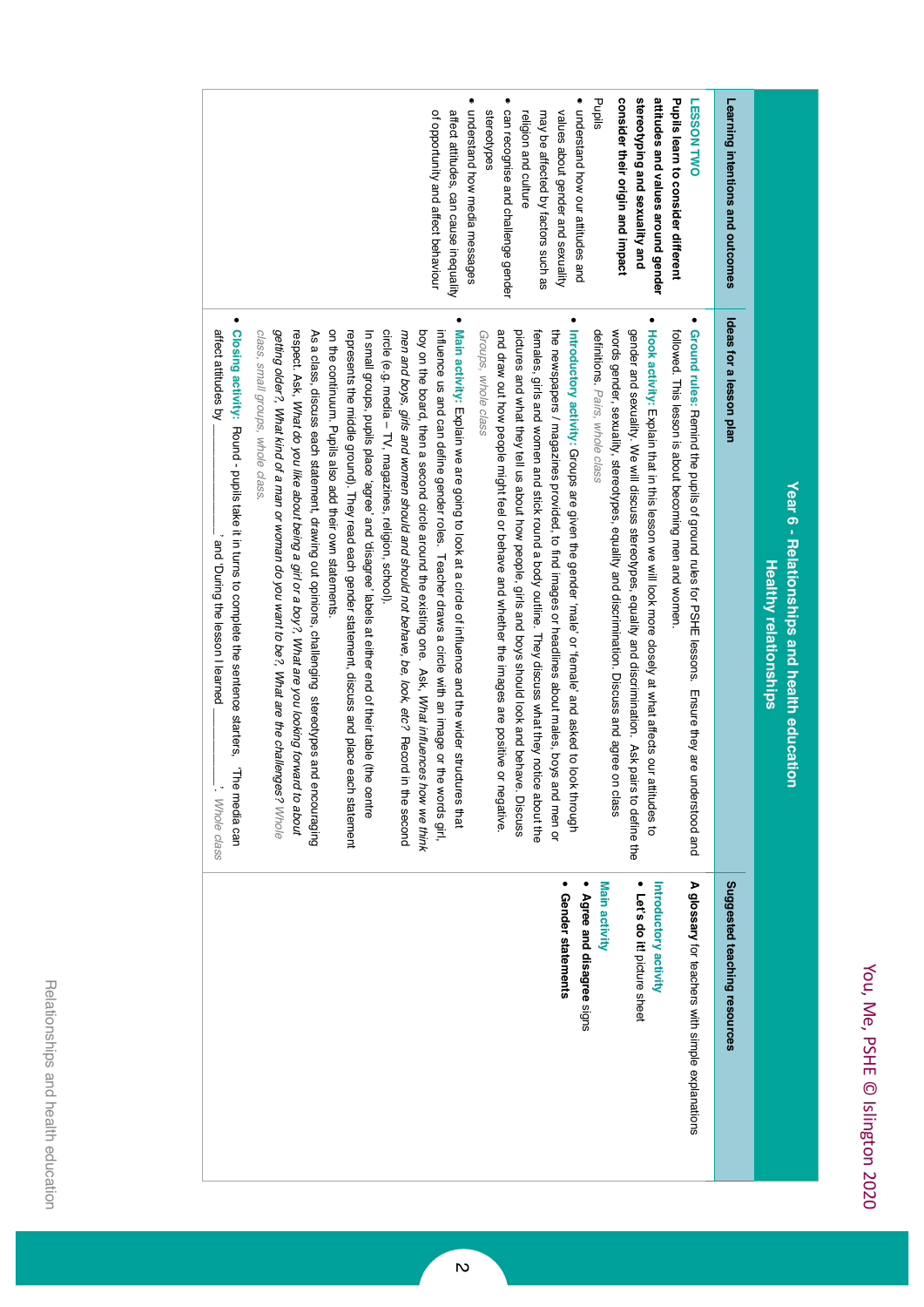|                                                                                                                                            | Year 6 - Relationships and health education<br>Healthy relationships                                                                                                                                                                                                                                                                                                                                                                           |                                                                                                   |
|--------------------------------------------------------------------------------------------------------------------------------------------|------------------------------------------------------------------------------------------------------------------------------------------------------------------------------------------------------------------------------------------------------------------------------------------------------------------------------------------------------------------------------------------------------------------------------------------------|---------------------------------------------------------------------------------------------------|
| Learning intentions and outcomes                                                                                                           | Ideas for a lesson plan                                                                                                                                                                                                                                                                                                                                                                                                                        | Suggested teaching resources                                                                      |
| Pupils learn what values are<br>and to appreciate the importance of<br>important to them in relationships<br>LESSON THREE                  | ٠<br>Hook activity: Brainstorm different types of relationship. Circle the ones that are 'intimate' (eg going<br>Ground rules: Remind the pupils of ground rules for PSHE lessons. Ensure they are u<br>out, adult partners, marriage, loving). Whole class<br>tollowed<br>nderstood and                                                                                                                                                       | Closing activity<br>A glossary for teachers with simple explanations<br>• What is love? worksheet |
| • can identify positive qualities and<br>Pupils<br>friendship in intimate relationships<br>expectations from a variety of<br>relationships | ٠<br>Introductory activity: Explain to pupils that today we are going to focus on friendships<br>friend. Publist then meet with a population of the right is the coop these on a boost-it population of the con-<br>at intimate relationships. Ask pairs of pupils to record on a post-it note a quality that makes a good<br>they have at least nine examples. Share examples as a class. $P\ddot{a}$ is, $\ddot{b}$ in $h$<br>before looking |                                                                                                   |
| $\bullet$<br>can explain the similarities and<br>differences between friendships and                                                       | ٠<br>Main activity: Teacher draws a diamord with rine sections on the board as an example of how to<br>prioritise ideas. Groups of pupils use the nine qualities they collected during the introductory                                                                                                                                                                                                                                        |                                                                                                   |
| ٠<br>can describe that there are different<br>intate relationships                                                                         | most to least important). Explain that pupils can agree to eliminate some qualities and add new<br>activity and rank them, showing the qualities needed for a friendship on a diamond shape (from                                                                                                                                                                                                                                              |                                                                                                   |
| including marriage<br>types of intimate relationships.                                                                                     | qualities if they wish (as long as they have nine). Pupils then repeat this process for an<br>relationship.<br>intimate                                                                                                                                                                                                                                                                                                                        |                                                                                                   |
| ٠<br>understand that sex or making love<br>may be one part of an intimate                                                                  | be imaginal da liquis in intimate permission in the different of pess of intimation in the containment of the contract of the contract of the contract of the contract of the contract of the contract of the contract of the<br>Discuss similarities and differences and draw out that romantic love and a sexual relationship can                                                                                                            |                                                                                                   |
| relationship between adults                                                                                                                | including marriage and the law relating to this. There are different types of intimate relationship<br>including marriage. Marriage is when two people commit to each other in law and is intended to be a                                                                                                                                                                                                                                     |                                                                                                   |
|                                                                                                                                            | guardians.<br>sixteen. Anyone under eighteen wanting to be married needs the consent of their parents or<br>are civil and religious marriages. The minimum age someone can be legally married in England is<br>lifelong relationship. In the UK, both opposite-sex and same-sex couples can get married and there                                                                                                                              |                                                                                                   |
|                                                                                                                                            | ٠<br>Closing activity: Pupils complete a worksheet using words, sentences or drawings in response to the<br>statement: Love is<br>have relationships? Groups, whole class<br>Ask, What age do you have to be to have these qualities in relationships? When is a good time to<br>Individual                                                                                                                                                    |                                                                                                   |
|                                                                                                                                            |                                                                                                                                                                                                                                                                                                                                                                                                                                                |                                                                                                   |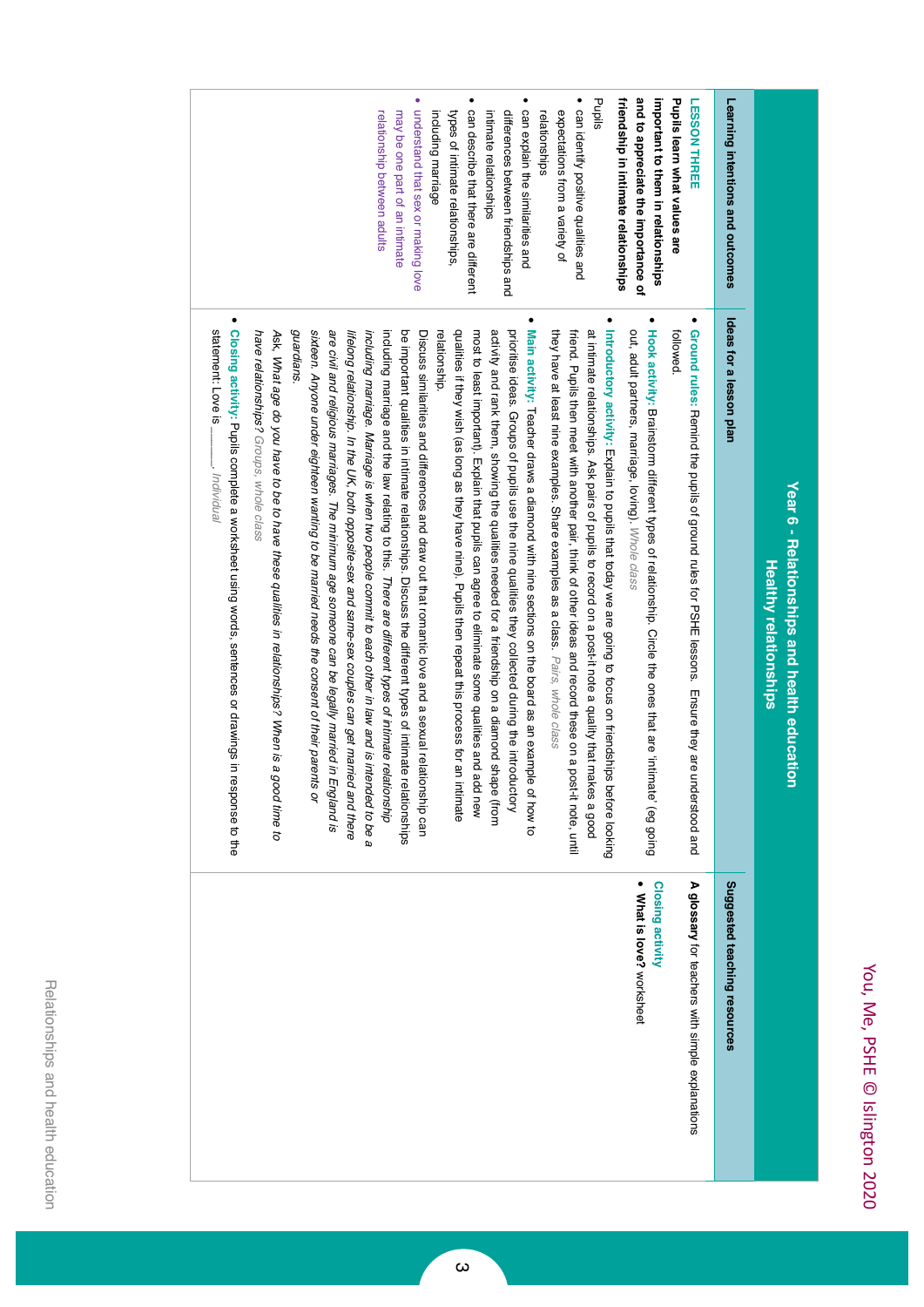| ۰<br>۰<br>٠<br>• Enderstand that closeness in a<br>Pupils<br>reproduction in the context of the<br>human lifecycle<br><b>Pupils learn about human</b><br><b>LESSON FOUR</b><br>can name the male and female sex<br>is related to conception<br>and explain how sexual intercourse<br>can describe how babies are made<br>one part of a sexual relationship<br>know that sexual intercourse may be<br>cells and reproductive organs<br>adults<br>variety of ways between consenting<br>relationship can be expressed in a                                                                                                                                                                                                                                                                                                                                                                                                                                                                                                                                                                                                                                                                                                                                                                                                                                                                                                                                                                                                                                                                                                                                                                                                                                                                                                                                                                                                                                                                                                                                                                                                                                                                                                                                                                                                                                                                                                                                                                                                                                                                                                                                                                                                                                                                                                                                                                                                                                                                                                                                                                                                                                                                                                                                                                                 | Learning intentions and outcomes |                                                                             |
|----------------------------------------------------------------------------------------------------------------------------------------------------------------------------------------------------------------------------------------------------------------------------------------------------------------------------------------------------------------------------------------------------------------------------------------------------------------------------------------------------------------------------------------------------------------------------------------------------------------------------------------------------------------------------------------------------------------------------------------------------------------------------------------------------------------------------------------------------------------------------------------------------------------------------------------------------------------------------------------------------------------------------------------------------------------------------------------------------------------------------------------------------------------------------------------------------------------------------------------------------------------------------------------------------------------------------------------------------------------------------------------------------------------------------------------------------------------------------------------------------------------------------------------------------------------------------------------------------------------------------------------------------------------------------------------------------------------------------------------------------------------------------------------------------------------------------------------------------------------------------------------------------------------------------------------------------------------------------------------------------------------------------------------------------------------------------------------------------------------------------------------------------------------------------------------------------------------------------------------------------------------------------------------------------------------------------------------------------------------------------------------------------------------------------------------------------------------------------------------------------------------------------------------------------------------------------------------------------------------------------------------------------------------------------------------------------------------------------------------------------------------------------------------------------------------------------------------------------------------------------------------------------------------------------------------------------------------------------------------------------------------------------------------------------------------------------------------------------------------------------------------------------------------------------------------------------------------------------------------------------------------------------------------------------------|----------------------------------|-----------------------------------------------------------------------------|
| ٠<br>٠<br>٠<br>٠<br>Introductory activity: Intimate relationships can lead to sex and sexual intercourse. We are<br>Main activity: Explain that we are going to see a film clip, explaining sexual intercourse<br>Hook activity: Explain that last lesson we talked about different types of relationships and their<br>Closing activity: Closing round - pupils complete the sentence 'One thing that is important in an<br>share one thing the year behember or learned about how a baby is made. Discuss and draw out how<br>babies are made. Pupils watch and then discuss as a class. Draw out that it is important that<br>are going to watch a clip to see further, what these parts of the body do. Whole class<br>going to name the sexual body parts and discuss sexual intercourse, which is one part of a sexual<br>that change (cuddles / hugs and holding hands, for example).<br>happen in all or most relationships and it's not the action but the intensity of it or our feelings<br>consent (saying yes) at each stage of a relationship (e.g. touching). Explain that some<br>different for different people and that it is important each person is listened to and gives their<br>closer and more intimate. They might add ideas onto blank cards. Discuss that the order may be<br>qualities; today we are focusing on intimate relationships, which can become sexual relationships.<br>and followed<br>Ground rules: Remind the pupils of ground rules for PSHE lessons. Ensure they are understood<br>sexual intercourse is just one part of sex (explain that sex is one way that two willing adu<br>reproductive organs of males and females and identifies any the pupils found difficult. Explain we<br>have that body part, and move to the corresponding label. Teacher displays diagrams of the<br>labels of body parts (names / pictures) one by one. Pupils decide whether males, femal<br>Signs are pinned in each comer of the classroom: male, female, both, unsure. Pupils are given<br>correct, scientific names for parts of the body, so that if we are talking to anyone else (eg a doctor).<br>a woman, to help us understand how a baby is made. It is important for us to learn and use the<br>(teacher models) and place the cards on it to show two people in a relationship might get<br>intimate) and the relationships of the strip of the state of the state of the condensing of the state of the state of the state of the state of the state of the state of the state of the state of the state of the state of<br>Relationships cards that show what might happen in a relationship as people get closer (more<br>intimate or sexual relationship is<br>they care about each other using intimate touching). Whole class, pairs, whole class<br>there is consent and both people agree and want this intimate physical contact. Use paired talk to<br>we are able to explain ourselves clearly and they are able to understand what we mean.<br>relationship. We are going to learn about reproduction and sexual intercourse between a<br>Whole class, pairs<br>There are things that people in loving relationships might choose to do together. Pupils look at the<br>Whole class<br>and how<br>es or both<br>man and<br>actions<br>lts show | Ideas for a lesson plan          | Year 6 - Relationships and health education<br><b>Healthy relationships</b> |
| ٠<br>$\bullet$<br>• www.amaze.org/jr (scroll down to amaze jr. for Kids)<br>some clips will also explain contraception or refer to clitoris):<br>class and in line with your school's RSE policy (for example<br>Some clips to watch prior to the lesson and select for your<br>Introductory activity<br><b>Hook activity</b><br>A glossary for teachers with simple explanations<br>Main activity<br>Body part labels (choose whether to use just words, just<br>Relationships cards<br>https://amaze.org/video/pregnancy-reproduction-<br>The true story of how babies are made<br>Male and female reproductive organs diagrams<br>Signs (male, female, both, unsure).<br>suitable:<br>pictures or both)<br>- Where do babies come from? (scroll down)<br>explained/#educators has two videos that may be<br>www.youtube.com/watch?v=01fdnMZ0tbM<br>- Pregnancy and reproduction explained<br>(external and internal)<br>Help kids learn how babies are made (with Scoops and<br>friends)                                                                                                                                                                                                                                                                                                                                                                                                                                                                                                                                                                                                                                                                                                                                                                                                                                                                                                                                                                                                                                                                                                                                                                                                                                                                                                                                                                                                                                                                                                                                                                                                                                                                                                                                                                                                                                                                                                                                                                                                                                                                                                                                                                                                                                                                                                              | Suggested teaching resources     |                                                                             |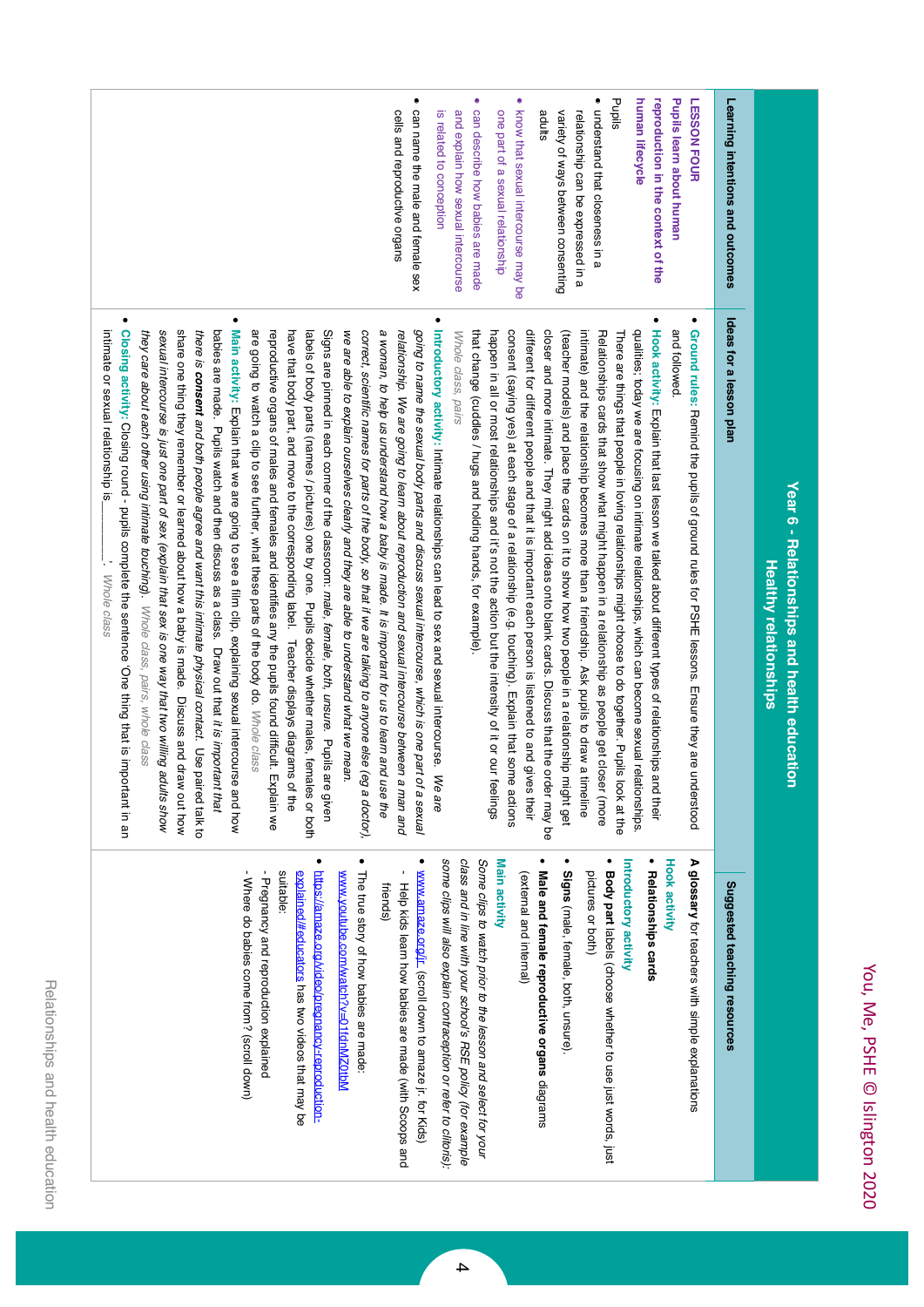| • know what pregnancy is, where it<br>• can define conception and<br>• know the male and female body<br>Pupils<br>bregnancy)<br>and grows (conception and<br>Pupils learn how a baby is made<br>LESSON FIVE<br>occurs and how long it takes<br>implantation in the womb<br>understand the importance of<br>sud pregnancy<br>parts associated with conception                                                                                                                                                                                                                                                                                                                                                                                                                                                                                                                                                                                                                                                                                                                                                                                                                                                                                                                                                                                                                                                                                                          | Learning intentions and outcomes |                                                                             |
|-----------------------------------------------------------------------------------------------------------------------------------------------------------------------------------------------------------------------------------------------------------------------------------------------------------------------------------------------------------------------------------------------------------------------------------------------------------------------------------------------------------------------------------------------------------------------------------------------------------------------------------------------------------------------------------------------------------------------------------------------------------------------------------------------------------------------------------------------------------------------------------------------------------------------------------------------------------------------------------------------------------------------------------------------------------------------------------------------------------------------------------------------------------------------------------------------------------------------------------------------------------------------------------------------------------------------------------------------------------------------------------------------------------------------------------------------------------------------|----------------------------------|-----------------------------------------------------------------------------|
| ● Colosing activity: Pupils witte anonymous duestions about anything else they would like to<br>. Main activity: Groups are given a set of cards containing statements about conception<br>• Introductory a cityity Explaint that we going to tecap the sexual reproductory a residuor over<br>● How a crivitivic simult from the mand and termation conditions along the mumb profile of the distance of the<br>• Ground rules: Remind the pupils of ground rules for PSHE lessons. Ensure they are<br>Alternative activity: Pupils complete the Conception and pregnancy quiz. Whole class<br>answering in lesson seven. Individual<br>know following this lesson – write on the Your questions sheet. I leader toolects these<br>any misconceptions. Whole class, groups, whole class<br>pregnancy begins (verifiting the sentencess). Talt through withing burbally or having and class and clarity<br>How does pregnancy begin? pictures. They then use the words sheet to describe how<br>sexual intercourse can lead to conception and pregnancy. In groups pupils sequence the<br>correct, or scientific names for the external and internal sexual reproductive organs<br>reference. Clarify any misconceptions Groups, whole class<br>Go through the statements and discuss them with the pupils using the answer sheet for<br>pregnancy. Pupils decide whether the statements are true or talse<br>understood and followed<br>Whole class<br>đ<br>and<br>ω | Ideas for a lesson plan          | Year 6 - Relationships and health educatior<br><b>Healthy relationships</b> |
| Main activity<br>. How does pregnancy begin? words sheet<br>• Male and female reproductive organs diagrams (external<br><b>Hook activity</b><br>• Conception and pregnancy quiz (A or B)<br>• Your questions sheet<br>• Conception and pregnancy answer sheet<br>• Conception and pregnancy statements<br>. How does pregnancy begin? picture cards<br>Introductory activity<br>A glossary for teachers with simple explanations<br>Alternative activity<br>Closing activity<br>and internal)                                                                                                                                                                                                                                                                                                                                                                                                                                                                                                                                                                                                                                                                                                                                                                                                                                                                                                                                                                         | Suggested teaching resources     |                                                                             |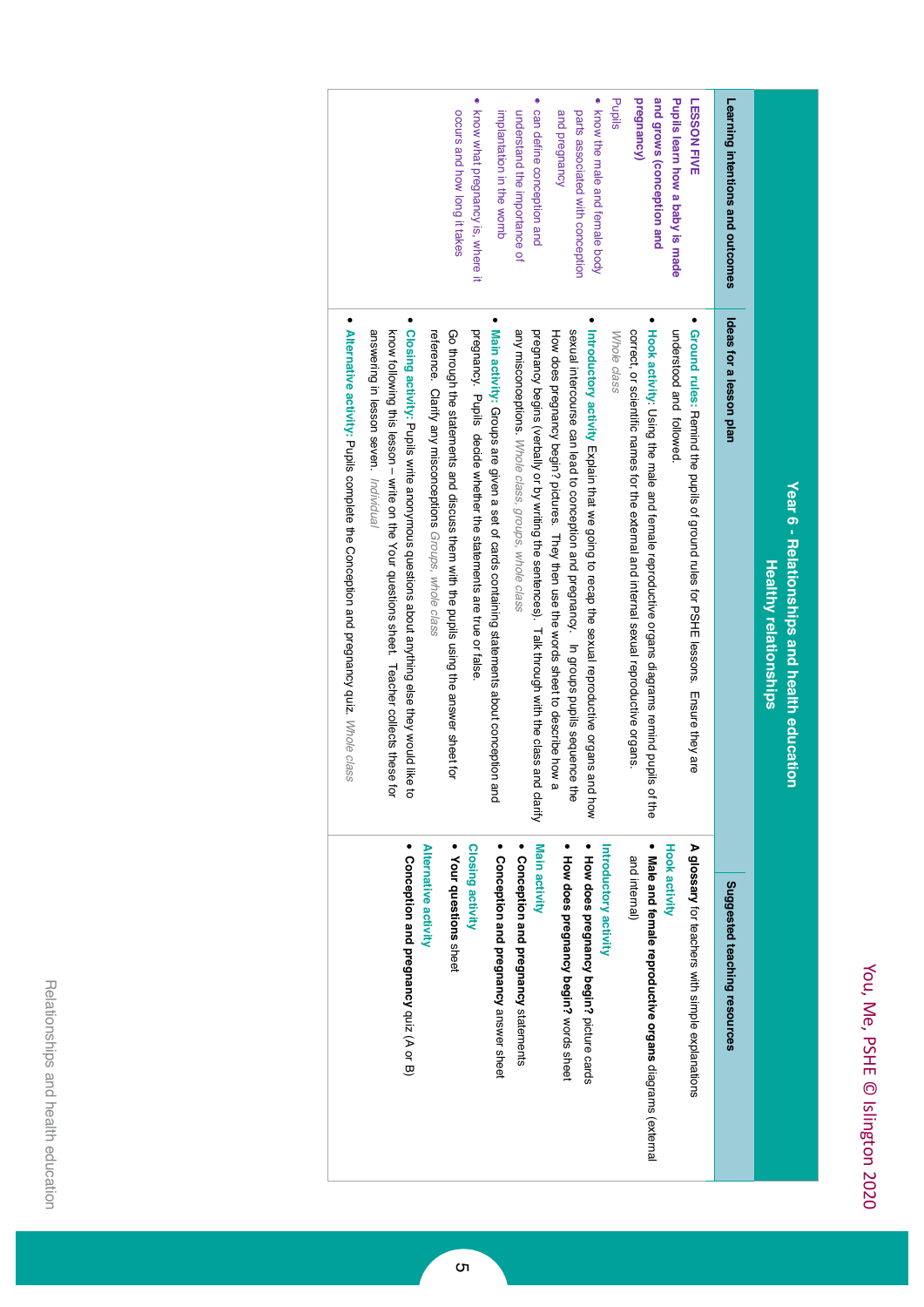|                                                                                                                                                                                                                                                                                                                                                                                                                                                                                                                                                                                                                                                                                                                                                                                                                                                                                                                                                                                                                                                                                                                                     | • understand the variety of ways in<br>٠<br>Pupils<br>carers<br>• can identify some of the skills and<br>responsibilities of parents and<br>Pupils learn about roles and<br><b>LESSON SIX</b><br>know some of the difficulties that<br>qualities needed to be a parent and<br>and where they can get help.<br>can be faced by parents and carers<br>and children<br>women) meet the needs of babies<br>which parents and carers (men and<br>carer                                                                                                                                                                                                                                                                                                                                                                                                                                                                                                                                                                                                                                                                                                                                                                                                                                                                                                                                                                           | Learning intentions and outcomes |                                                                             |
|-------------------------------------------------------------------------------------------------------------------------------------------------------------------------------------------------------------------------------------------------------------------------------------------------------------------------------------------------------------------------------------------------------------------------------------------------------------------------------------------------------------------------------------------------------------------------------------------------------------------------------------------------------------------------------------------------------------------------------------------------------------------------------------------------------------------------------------------------------------------------------------------------------------------------------------------------------------------------------------------------------------------------------------------------------------------------------------------------------------------------------------|-----------------------------------------------------------------------------------------------------------------------------------------------------------------------------------------------------------------------------------------------------------------------------------------------------------------------------------------------------------------------------------------------------------------------------------------------------------------------------------------------------------------------------------------------------------------------------------------------------------------------------------------------------------------------------------------------------------------------------------------------------------------------------------------------------------------------------------------------------------------------------------------------------------------------------------------------------------------------------------------------------------------------------------------------------------------------------------------------------------------------------------------------------------------------------------------------------------------------------------------------------------------------------------------------------------------------------------------------------------------------------------------------------------------------------|----------------------------------|-----------------------------------------------------------------------------|
| $\bullet$<br>Main activity: Give each pair a different age stage - baby / toddler / Year 6 - and ask pupils to<br>Closing activity: Reiterate that there are many different types of farmily, ask pupils to identify<br>and/or supporting children and families other than parents or carers (for example, schools,<br>school, midwives or health visitors) and online. Discuss who else has a role in bringing up<br>young / any!) and where they could go for support - the community (relatives, friends, doctors,<br>Bring the class together and draw out the challenges that parents or carers might face (new /<br>the similarities and differences as babies grow up.<br>to come together so the group has all three stages (baby, toddler, Year 6) ask them to identify<br>include the skills needed, challenges, who can help and the roles of men and women. Ask pairs<br>an important quality of a 'good enough' parent or carer. Whole class<br>children's centres, grandparents). Pairs, groups, whole class<br>list what parents or carers do to look after their children or babies at this stage. Prompts<br>pinoo | $\bullet$<br>$\bullet$<br>• Ground rules: Remind the pupils of ground rules for PSHE lessons. Ensure they are<br>Introductory activity: Explain that a person or couple will have a lot to think about before<br>Hook activity. Pupils read the poem I luv me mudder, by Benjamin Zephaniah (Teacher<br>careful thought. Whole class, pairs, whole class.<br>out that having a baby means extra responsibility and can be exciting as well as need<br>whether they know someone who has had a new baby. This might be a sibling, friend or<br>deciding to have a baby (for example, how their life will change, if they will have the things a<br>also choose a second poem (for example, Kids, by Spike Milligan)). Explain that the poem (or<br>understood and followed.<br>feel and the thoughts they may have - teacher records these on the board. Discuss and draw<br>cousin. Pupils discuss what it must be like for new parents and carers when a baby is born.<br>the poem portrays. Whole class<br>both the poems) are written from the point of view of the child and discuss the sorts of feelings<br>emotional changes? Pupils feedback the range of emotions that potential / new parents might<br>How might their life change? How might people feel about that? Can we list the practical and<br>baby will need including a suitable home and enough money). Ask pupils to discuss in pairs<br>LUG<br>r may | Ideas for a lesson plan          | Year 6 - Relationships and health education<br><b>Healthy relationships</b> |
|                                                                                                                                                                                                                                                                                                                                                                                                                                                                                                                                                                                                                                                                                                                                                                                                                                                                                                                                                                                                                                                                                                                                     | • Poem(s) (Teacher may like to find a live reading online as<br>Main activity<br>A glossary for teachers with simple explanations<br>well as a printed version)<br>Kids, poem by Spike Milligan<br>I luv me mudder, poem by Benjamin Zephaniah                                                                                                                                                                                                                                                                                                                                                                                                                                                                                                                                                                                                                                                                                                                                                                                                                                                                                                                                                                                                                                                                                                                                                                              | Suggested teaching resources     |                                                                             |